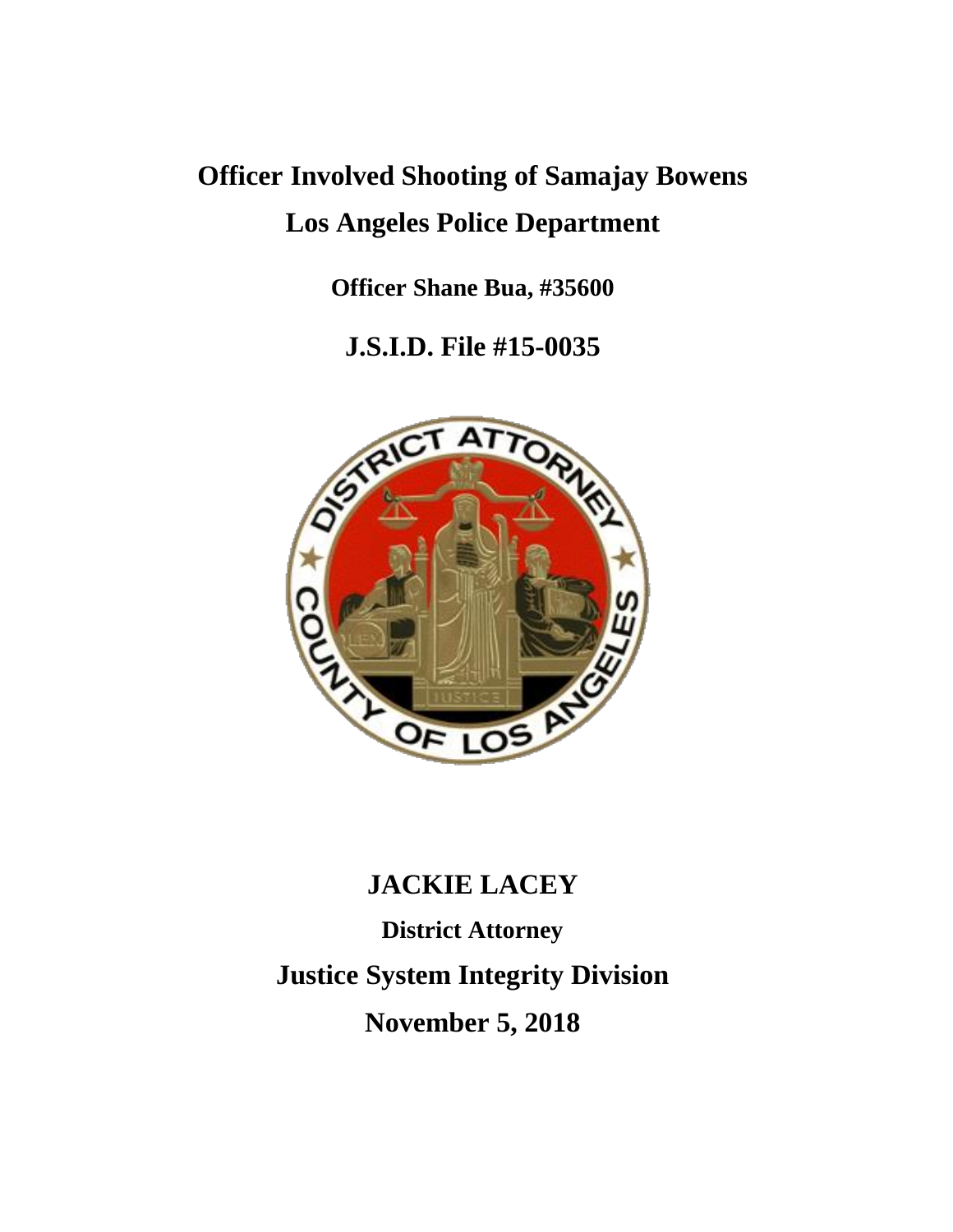#### **MEMORANDUM**

| TO:             | <b>COMMANDER ALAN HAMILTON</b>                     |  |
|-----------------|----------------------------------------------------|--|
|                 | Los Angeles Police Department                      |  |
|                 | Force Investigation Division                       |  |
|                 | 100 West First Street, Suite 431                   |  |
|                 | Los Angeles, California 90012                      |  |
| FROM:           | <b>JUSTICE SYSTEM INTEGRITY DIVISION</b>           |  |
|                 | Los Angeles County District Attorney's Office      |  |
| <b>SUBJECT:</b> | <b>Officer Involved Shooting of Samajay Bowens</b> |  |
|                 | J.S.I.D. File #15-0035                             |  |
|                 | F.I.D. File #F006-15                               |  |
| DATE:           | November 5, 2018                                   |  |

The Justice System Integrity Division of the Los Angeles County District Attorney's Office has completed its review of the January 20, 2015, non-fatal use of force against Samajay Bowens by Los Angeles Police Department (LAPD) Officer Shane Bua. We have concluded that Officer Bua acted lawfully in self-defense and in defense of others.

The District Attorney's Command Center was notified of the shooting at approximately 11:00 p.m., on January 20, 2015. The District Attorney Response Team responded to the location. They were given a briefing regarding the circumstances surrounding the shooting and a walk-through of the scene.

The following analysis is based on investigative reports, audio recordings and transcripts of interviews, firearm analysis reports, crime scene diagrams, photographic evidence, and witness statements submitted to this office by LAPD Force Investigation Division (FID) Detectives Solorza and Burke. Bua's compelled statement was considered as part of this analysis.

## **FACTUAL ANALYSIS**

On Tuesday, January 20, 2015, at approximately 9:30 p.m., LAPD Officers Shane Bua and Carlos Cruz were patrolling the area of 55th Street between Hoover Street and Vermont Avenue in the City of Los Angeles. Bua and Cruz were in full LAPD uniform, driving an unmarked police vehicle. They were tasked with crime suppression in the area due to a spike in gang related crimes and shootings.

Cruz and Bua were driving west on  $55<sup>th</sup>$  Street from Vermont Avenue when they observed a man walking on the north side of the street. Based upon the man's body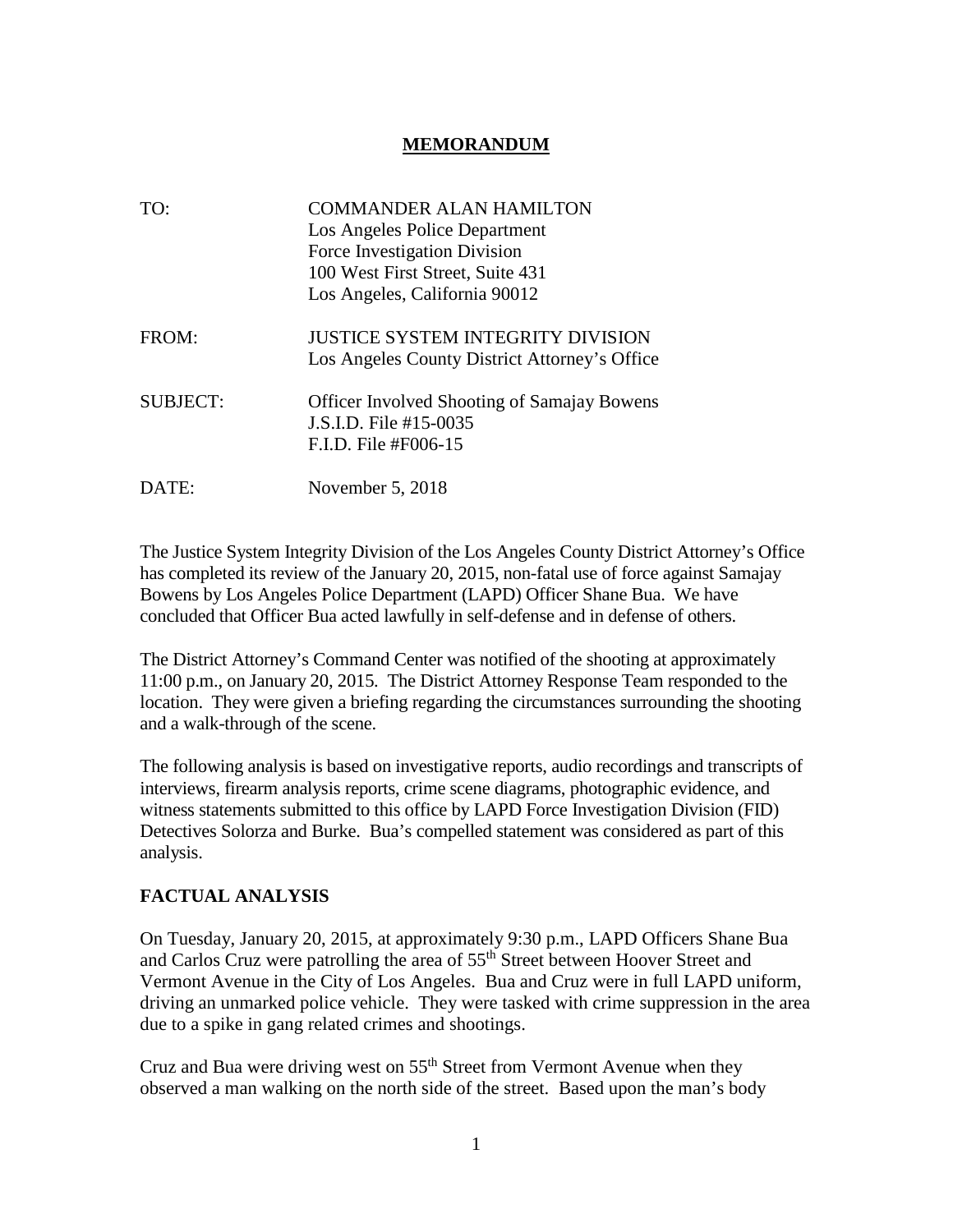movements, both officers felt that he was non-verbally directing them to look at several individuals behind him.

Cruz both observed Jerome W. and Alan B. walking behind the man who had motioned them. As the officers were exiting their vehicle to contact Jerome and Alan, Cruz noticed Samajay Bowens walking on the south side of the street, wearing a hoodie and baggy clothing, with his hands secreted in his front waistband area. Cruz briefly shone his flashlight at Bowens and asked to see his hands. Bowens made eye contact with Cruz, but did not show his hands. Bowens walked quickly away from the officers.

Simultaneously, Cruz began to follow Bowens. Cruz attempted to get a better look at Bowens' waistband area, and called out to him, "Hey, come here. Let me talk to you real quick. Let me see your hands." Bowens' hands remained tucked inside his sweatshirt and Cruz could not see them. Bowens ignored repeated commands by Cruz to show his hands, then suddenly began running away from Cruz.

Cruz yelled out to Bua, "He has a gun!"

A few seconds later, both Cruz heard a loud gunshot. Cruz saw what he believed was a muzzle flash near Bowens' location and believed Bowens may have fired at him.

Cruz heard Bua's shot, then observed Bowens drop the shotgun to the ground and run away.

Additional units were requested and a perimeter was set up around the area. Ultimately Bowens was located, having suffered a gunshot wound to the top of his foot. He was

<sup>1</sup> Subsequent interviews with Jerome and Alan revealed that Bowens and two other males approached them and inquired about whether they had gang affiliation, then began following them. Fearful that they were about to be shot by gang members, they attempted to quickly walk away. One of the males, believed by them to be Bowens, continued to follow them until Bua and Cruz approached them in their vehicle.  $2$  The round did not strike Bowens, and was later recovered inside the trunk of a vehicle parked in a nearby garage.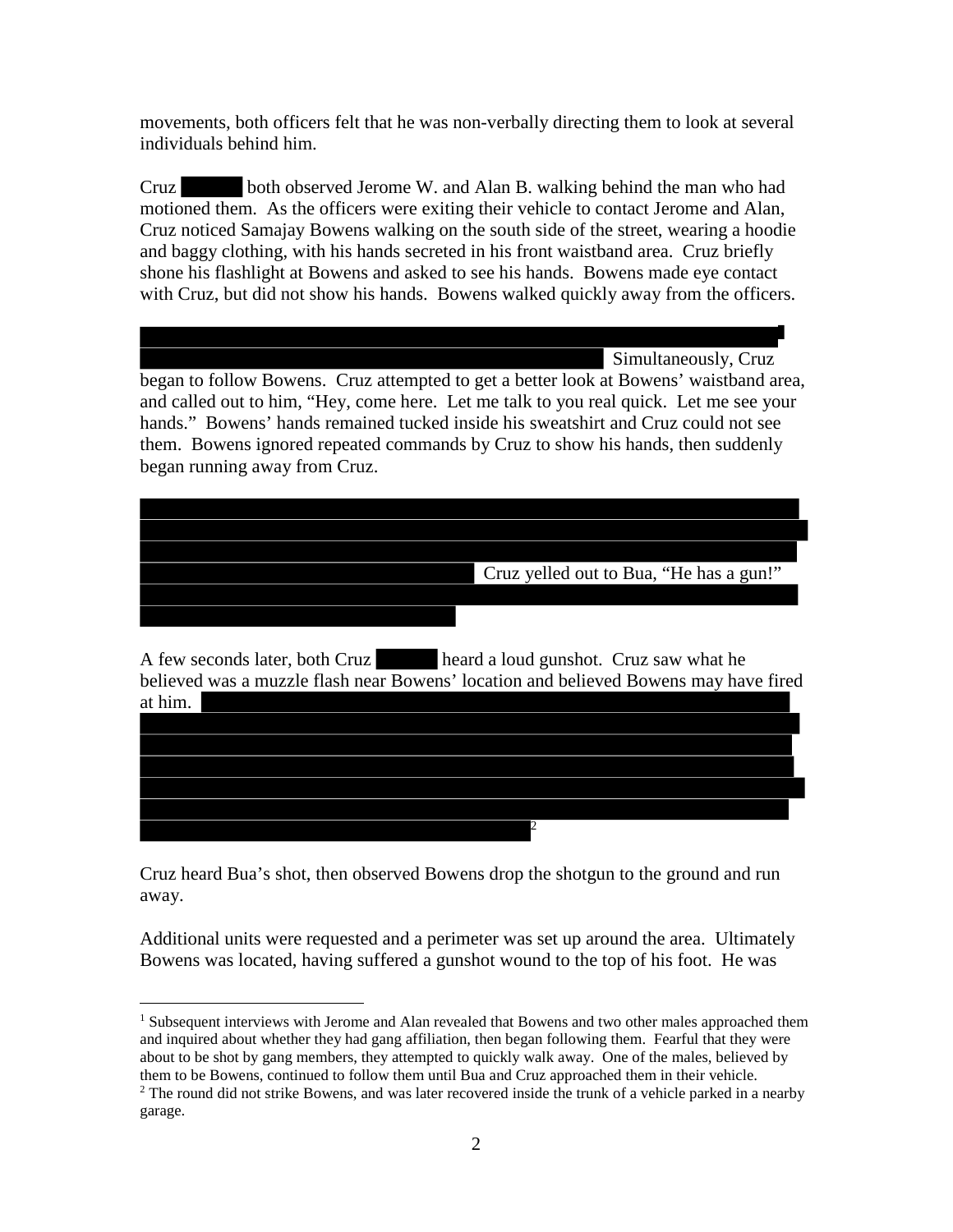taken to the hospital and treated. It was later determined that Bowens' injury was a selfinflicted shotgun wound.



Shotgun and Shotshell wad located where Bowens discarded the weapon.

Bowens' weapon, a Winchester 12-gauge, model 1300 pistol grip shotgun, was recovered where Cruz saw him drop it, as were shotshell wads and shotshell debris consistent with the weapon having been fired.<sup>3</sup> Later examination of the weapon revealed a fired shotshell still lodged in the receiver of the weapon, which was set in the "fire" position.<sup>4</sup>

<sup>&</sup>lt;sup>3</sup> Bowens, when interviewed, denied ever having a weapon and claimed he was shot by someone driving by in a BMW sports utility vehicle. DNA consistent with Bowens' profile was detected on multiple live shotshell rounds recovered along the path between where Bowens was initially contacted by Cruz and where he discarded the shotgun. Bowens, who was a minor at the time of the incident,

 $\frac{4}{4}$  The "fire" position is engaged when the fire button is toggled to the left, as opposed to the safety mechanism being engaged.